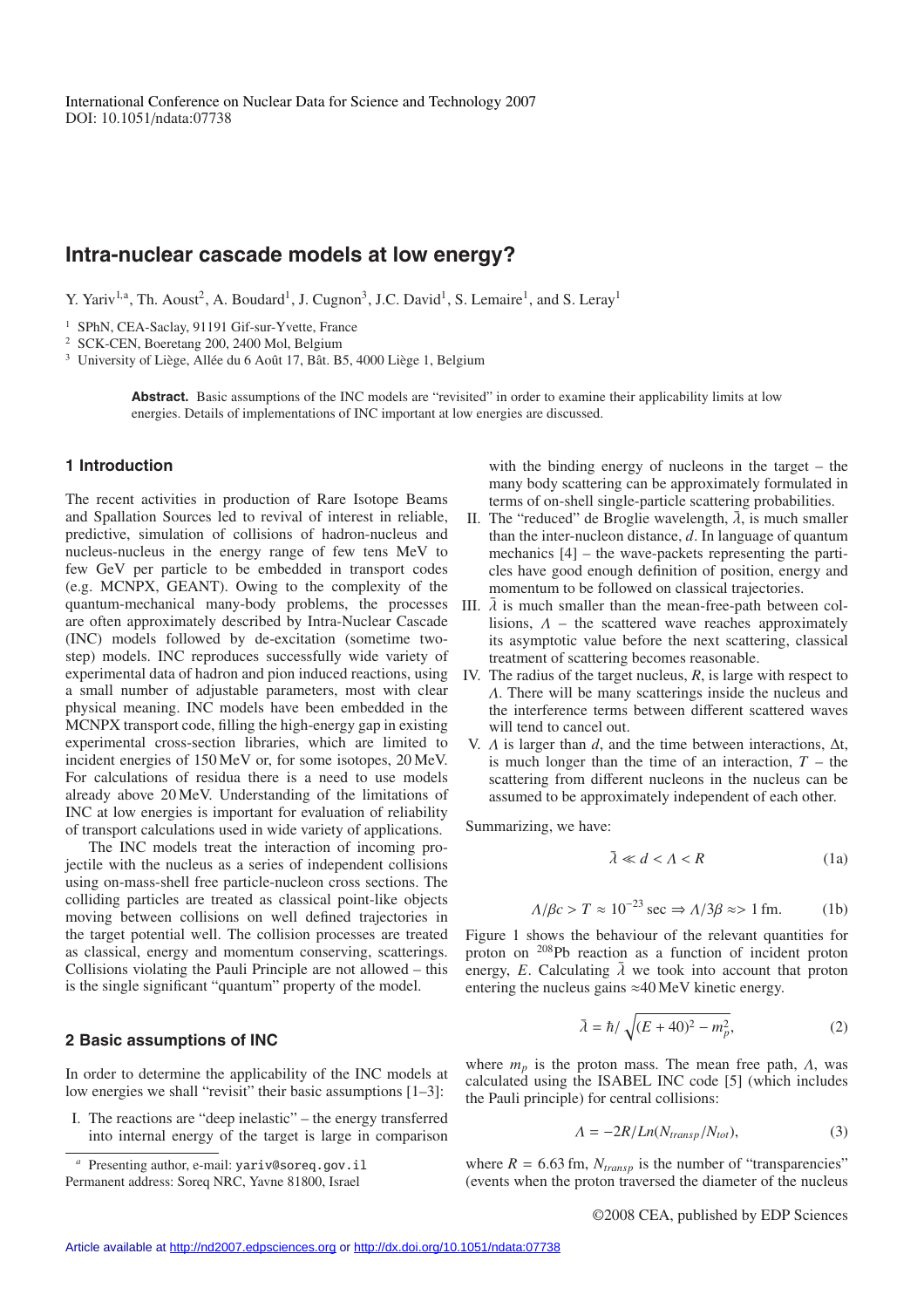

**Fig. 1.** Central collision proton on <sup>208</sup>Pb:  $\bar{\lambda}$ ,  $\Lambda$ ,  $\xi = \Lambda/\bar{\lambda}/10$ ,  $1/\rho\sigma$  and  $\Lambda/3\beta$  as a function of incident proton energy.

without interacting) and  $N_{tot}$  is the total number of events. For comparison also shown is  $1/\rho\sigma$ , with  $\rho = .16$  fm<sup>-3</sup> being the central nucleon density and  $\sigma$  the average proton-nucleon cross section (in  $\text{fm}^2$ ). This is an estimate of the mean-freepath without the Pauli principle effect.

The effect of Pauli principle is very important. It is especially pronounced at *Einc* < 40 MeV causing Λ to rise even though the nucleon-nucleon cross section is strongly increasing. In collisions of high energy particle with the Fermi sea, the momentum transfer is small, and Pauli principle limits the interaction to small fraction of the Fermi sea close to its surface, thus increasing the mean free path.

From equation (1a) with  $d \approx 2$  fm, requiring, very conservatively, that  $d, \Lambda > 5\overline{\lambda}$ , INC is applicable only for  $E_{inc} >$ 60 MeV. Requiring  $d, \Lambda > 10\overline{\lambda}$ , moves the applicability of INC to  $E_{inc} > 200 \,\text{MeV}$ . No additional restrictions follow from equation (1b).

Most of the collisions are not central. ISABEL calculations show that in the energies of few tens to few hundreds MeV about 60% of the collisions leading to inelastic reactions occur at impact parameters at which the nuclear density is less than a half of the central density. However, in the region of low nuclear density the degenerate Fermi gas potential is low, so the particle gains less kinetic energy entering the nucleus. 50 MeV proton has  $\bar{\lambda} = 0.6$  fm and can not be "localized" on nuclear periphery. On the other hand, proton of 250 MeV has  $\overline{\lambda} = 0.25$  fm and starts to be sensitive to the details of nuclear surface. Still, the lower density of the surface extends the applicability range of INC to lower energies.

It is clear that the applicability range of INC depends strongly on the specific reaction property to be calculated and the desired accuracy.

Thus, considering the total nucleon yields from nucleon induced reactions one may use INC starting from just a few tens of MeV. Using the original Serber's arguments [1], the incident particle will loose in each collision ≈10-20 MeV. Particle with energies of  $\approx$ <30 MeV will be absorbed in the target nucleus (their probability to interact with the target nucleons is large, and they will "thermalize") unless they are on far periphery of the nucleus. The "thermalized" by INC nucleus has the right excitation energy and momentum (since INC conserves energy and momentum) and may be properly treated by the de-excitation models. In the peripheral collisions the number of emitted particles is expected to be correct in the low energy regime, being determined by energy conservation and the ability of particles to escape the nucleus.

INC may be justified for low energies ( $E_{inc} \approx$  50 MeV) considering reactions which take place primarily on nuclear periphery (e.g., "quasi-elastic", "low multiplicity"). Here, however, the results may strongly depend on the target periphery modelling. We may expect discrepancies, especially when looking in forward direction, due to violation of assumption IV. For "quasi elastic" reactions we may expect distortion of forward angle cross sections due to interference with the elastic channel, which is not accounted for in INC.

Considering "violent" (high multiplicity, high excitation energy) events, which involve the inner parts of the target nucleus the reliability of INC is expected to degrade for energies below 100-200 MeV, though it may be used, with caution, according to the original Serber's argument [1].

Until now we have considered the energy limitations on the incident particle. However, an energetic projectile will give little momentum transfer to its Fermi sea collision partners, and create low energy "participants". Inside the nucleus those should be "absorbed" contributing their energy to the excitation of the "remnant" target; on nuclear periphery they may have some chance to escape. The target periphery is modelled in all the INC implementations, but each has a different way to deal with the low energy "participants" chosen considering agreement with the experimental data rather than from basic physical considerations.

High energy cluster  $(\alpha, d, \beta He...)$  production is out of the scope of INC models. In order to calculate those "extra prescriptions" are used. In the "coalescence" model [12, 13] the vicinity (configuration, momentum or phase space) of escaping particle is searched for potential particles to share its energy and form a cluster. An alternative "kick-out" process [2] assumes existence of "virtual" clusters in the nucleus which elastically scatter with the cascading particles and then, taking into account their survival probability, escape the nucleus.

### **3 Implementations of INC**

The large variety of INC implementations may be divided into two classes: "Time-Like Basis Cascading" (e.g., refs. [2, 3, 5–9]) and "Nucleon Dynamics" (e.g., refs. [10, 11]). A brief description of the two approaches is given emphasizing the treatment of the low-energy "participants".

## **3.1 Time-like basis cascading**

The target nucleus density distribution is represented by a continuous Fermi distribution and the nucleon distribution in the target is assumed to be that of a degenerate Fermi gas in a potential well. It can be shown [9] that under this conditions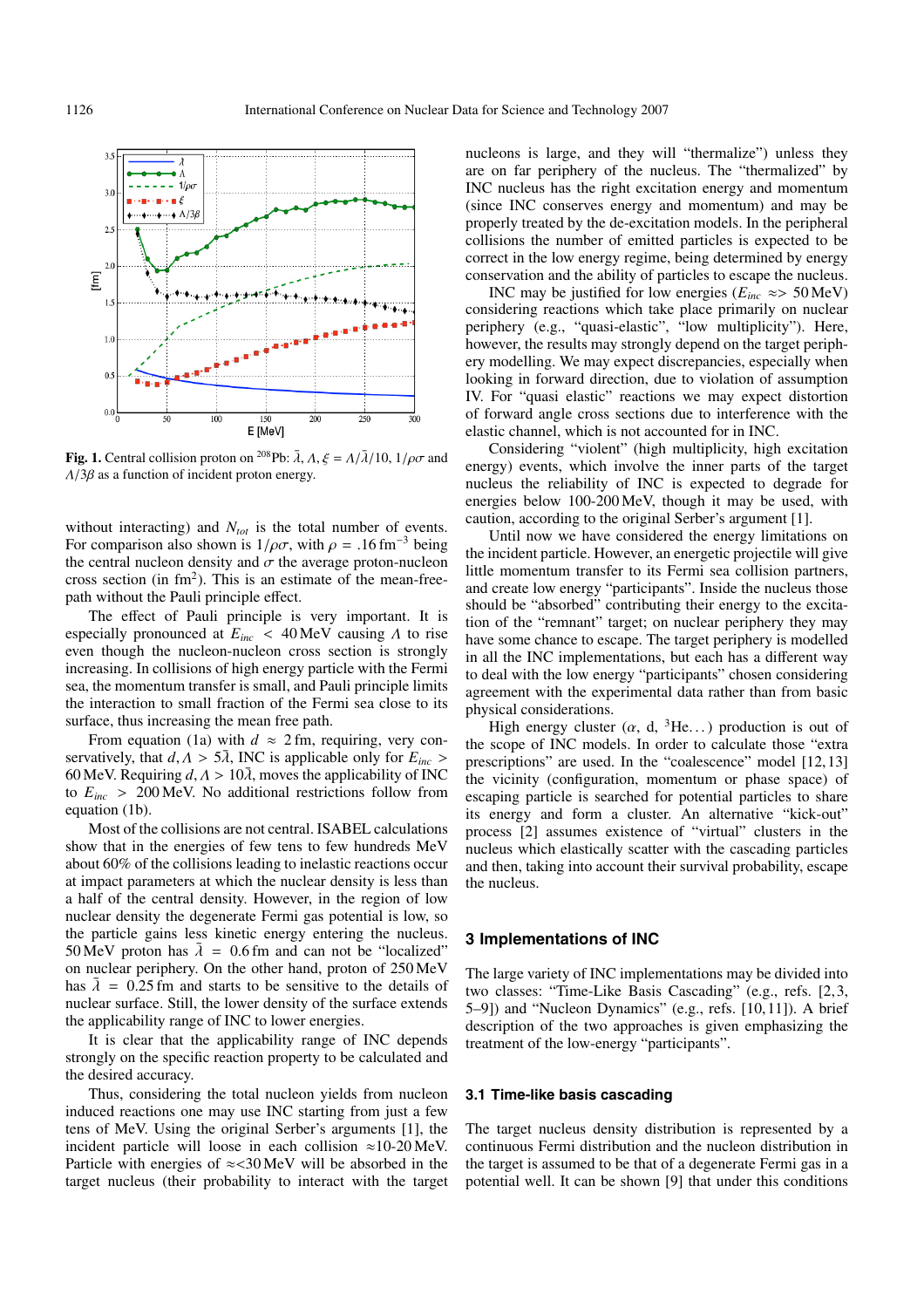the probability of collision of the incident particle in the interval  $\tau$  may be approximated by dividing  $\tau$  into *n* parts and calculating for each  $\delta \tau = \tau/n$  the probability of collision with a hypothetical nucleon having momentum  $p_i$  from degenerate Fermi gas distribution (which depends on the local density):

$$
P_{\rm int}(\delta \tau) \approx \rho \sigma_{1,i} \nu_{1,i} \delta \tau \tag{4}
$$

 $v_{1,i}$  and  $\sigma_{1,i}$  being the relative velocity and scattering cross section of the two particles.

The initial  $\delta\tau$  is chosen to be  $\Lambda/\nu n$ ,  $\nu$  being the incident particle laboratory velocity,  $\Lambda$  is calculated for nucleon density in the centre of the nucleus using the total cross sections of the incoming particle with a stationary protons and neutrons and  $n = 20-30$ .

If the interaction between the incoming particle and a partner from the Fermi sea occurs the calculation of reaction kinematics is performed. Outgoing nucleons ("participants") are checked for Pauli principle violation and only allowed reactions take place. The time interval is updated and the cascading for each of the "participants" continues.

The cascade process stops when all the "participants" leave the target volume or fall below a certain "energy cut-off", close to  $E_F + E_B$  for neutrons and  $E_F + E_B + E_C$  for protons,  $E_F$ ,  $E_B$ ,  $E_C$  being respectively Fermi, binding and Coulomb barrier energies.

The reason for the "energy cut-off" is that the low energy particles are not fulfilling equation (1a) and should be taken care of by the de-excitation models.

### **3.2 Nucleon dynamics**

The target nucleus consists of discrete nucleons distributed following Fermi density distribution and degenerate Fermi gas momentum distributions in a potential well. The incident particle and target constituents are moving on classical trajectories in the potential well and scatter whenever their relative distance is less than  $\sqrt{\sigma(E^{cm})/\pi}$ ,  $\sigma(E^{cm})$  being the free space cross section and *Ecm* their centre of mass energy. Pauli principle violation is not permitted. Particles may reflect on the potential well walls or, reaching the surface with high enough energy, escape the target.

In this approach there is a need to set a restriction on the interaction range or, equivalently,  $E_{\text{min}}^{cm}$  – limiting value of  $E^{cm}$ , below which particles do not scatter. This ensures that low energy particles reaching (or created at) target periphery will be able to escape rather than interact with nuclear interior.  $E_{\text{min}}^{cm}$  of  $\approx$  1925 MeV corresponding to relative lab energy of  $\approx$  100 MeV (range restriction of  $\approx$ 1.3 fm) gives generally good results. It is in line with requirements III, V of section 2. The physical argument behind it is that the long range (or small momentum transfer) interactions are accounted for by the average nuclear potential.

The process stops at a time when properties of the reaction "stabilize" [10] or, alternatively, when all the "participants" left in the target are below certain "energy cut-off" (similar to that used in the "Time-Like Basis" approach).



**Fig. 2.** Neutron double differential cross section for  $p(^{208}Pb, nX)$ reaction at 1.2 GeV. INCL4.4 gives very similar results.



**Fig. 3.** Proton  $d\sigma/dE$  for (a) n(<sup>208</sup>Pb,pX) at 96 MeV, (b) n(<sup>209</sup>Bi,pX) at 63 MeV.

#### **4 Examples**

In the following examples the "Time-Like Basis Cascading" is represented by the code ISABEL [5] and the "Nucleon Dynamics" by INCL4.4 [14]. Both are appended with the ABLA de-excitation code [15, 16].

Figure 2 shows an example of results INC approach at high energies. Here INCL4 and ISABEL give generally very